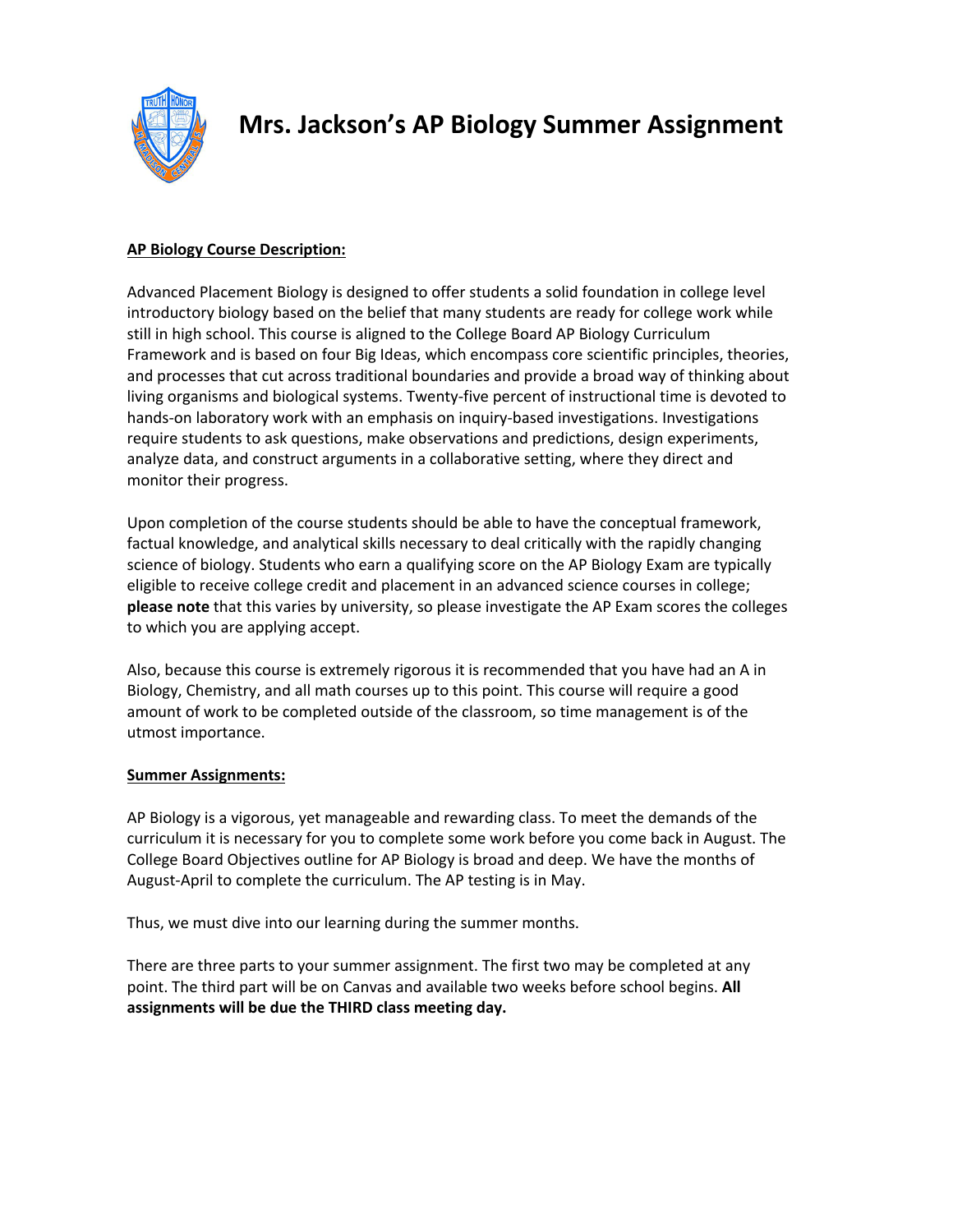# **Part 1: Introductory Letter- Requested ASAP**

We will engage in a great deal of collaborative learning. It is important that you now, as a young adult getting ready to enter college, work on email communication. I expect that you might struggle throughout the year, and I hope that you will keep an open line of communication with me. You will write a letter of introduction to Mrs. Jackson at pjackson@madison-schoolsl.com. Please remember you are likely writing a letter that's making your first impression on a new teacher, so check for grammar/spelling and appropriate phrasing before sending. Please include the following:

- Subject Line: AP Biology 2022-2023 and your name (example: AP Biology 2022-2023: Jill Smith)
- Body: Greeting (Hello, Dear Mrs. Jackson, etc)
- Introduce yourself:
	- a. What's your name?
	- b. Do you have a nickname that you go by?
	- c. What grade are you in?
- Courses:
	- a. What science classes have you taken so far, and who was your teacher for them? What was your final grade for the courses?
	- b. How many AP classes have you taken before this year? How many have you passed with a 3 or higher?
	- c. What subject area(s) are you most interested in continuing in college?
	- d. Is there anything that you've especially liked or disliked about your earlier biology classes?
- Yourself:
	- a. What do you like to do (hobbies, sports, music, interests, etc.)?
	- b. Tell me about your family (siblings? Who do you live with? How would you describe them?)
	- c. Do you have a job or plan on getting a job next year? What kind?
- Learning:
	- a. What are your personal strengths when it comes to learning new material?
	- b. What causes you to struggle in a course? How do you address that challenge?
	- c. What is the most effective way you've found to study for a test?
	- d. How would you describe yourself as a learner?
	- e. How would you describe yourself as a team or group member?
- AP Bio:
	- a. What are you looking forward to most in AP Biology?
	- b. Do you have any concerns coming into AP Biology this year?
	- c. Why are you taking AP Biology? What do you hope to accomplish/gain from this course?
- Picture:
	- a. Please attach a picture of yourself where your face is clearly seen (hopefully doing something you love or one of your favorite activities!)
- Closing, your name